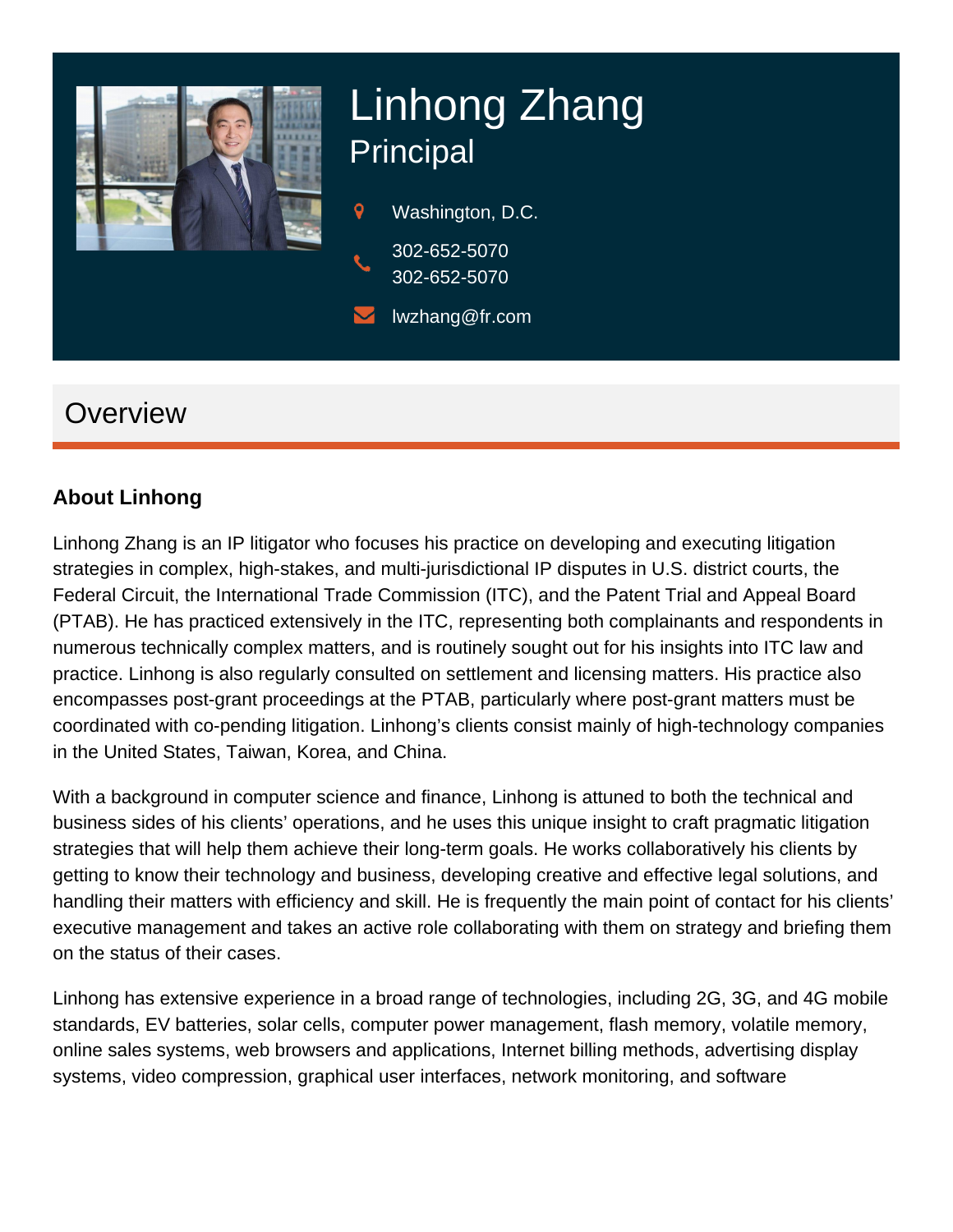customization.

Before practicing law, Linhong was a programmer analyst at the Federal Home Loan Mortgage Corporation (Freddie Mac), where he developed an enterprise application software for loan origination, servicing, and pooling. His software development experience includes programming in C, C++, Java, JavaScript, Perl, and SQL. He also has experience working with TCP/IP, UDP, J2EE, and relational databases.

## Focus Areas

## **Services**

- Litigation
- Trademark
- ITC Litigation
- Patent Litigation
- Trade Secret Litigation

## **Industries**

- Financial and Business Services
- Hardware
- Internet
- Semiconductors
- Software
- Standard Essential Patents

## **Education**

J.D., Law and Business Certificate, Vanderbilt University Law School (2007) Associate Editor, Vanderbilt Law Review

M.S., Computer Science, Johns Hopkins University (2004)

B.S., Finance, Computer Science, University of Maryland (2002)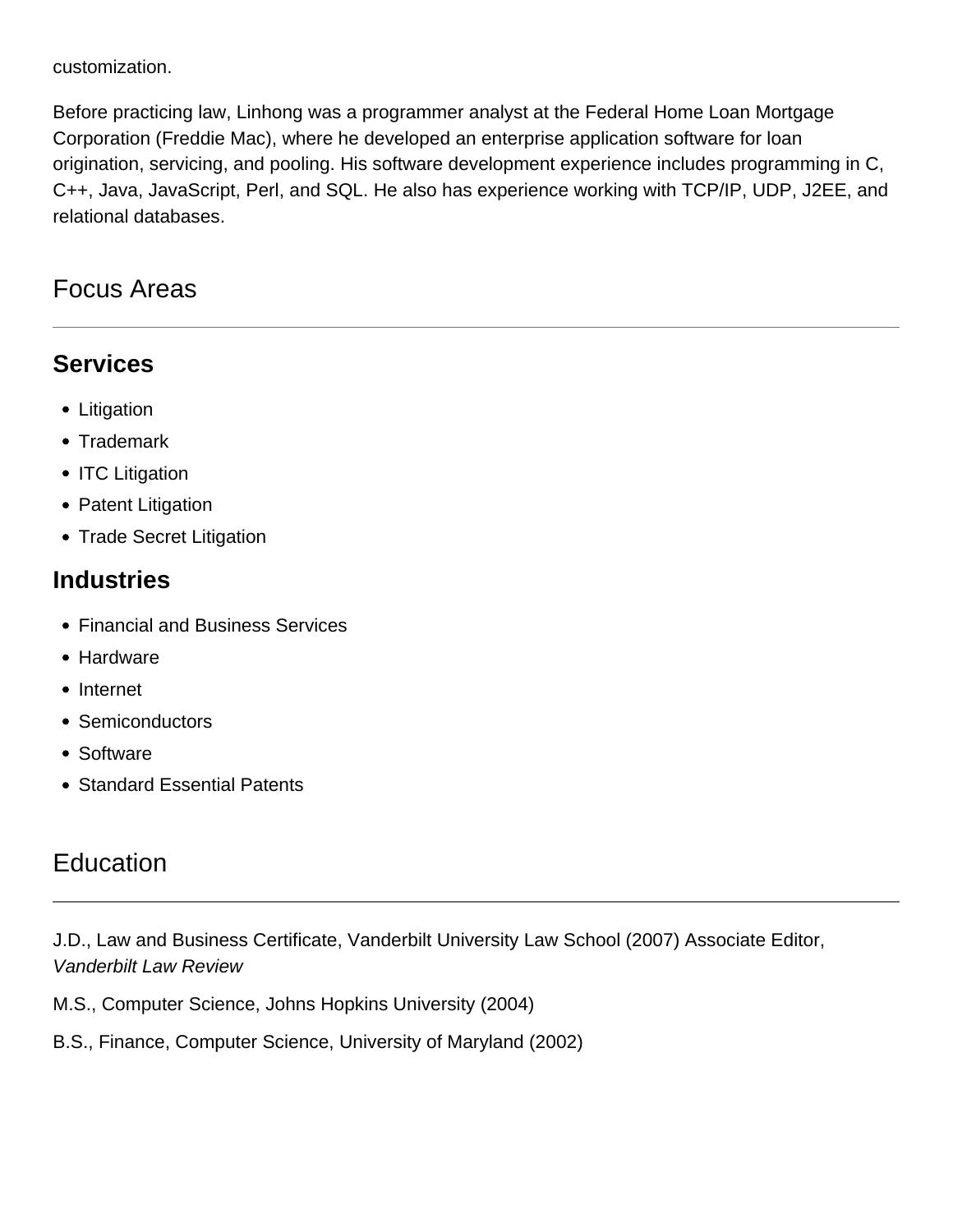# **Experience**

#### ITC Proceedings

[Certain Photovoltaic Cells and Products Containing Same](https://www.fr.com/fish-wins-major-itc-patent-case-jinkosolar/) – 337-TA-1151 – Represented respondent JinkoSolar, one of the largest and most innovative solar module manufacturers in the world, in highstakes patent infringement action involving photovoltaic cells. Competitor Hanwha had sought a limited exclusion order at ITC to bar importation of JinkoSolar's solar modules into the U.S. Obtained summary determination of no infringement. Federal Circuit affirmed the noninfringement finding on appeal.

[Certain Foodservice Equipment and Components Thereof](https://www.fr.com/fish-richardson-secures-rare-win-in-itc-trade-secrets-case/) – 337-TA-1166 – Represented respondent Guangzhou Rebenet in case involving trade secrets misappropriation, as well as tortious interference with contractual relationships. Complainants sought a limited exclusion order at ITC to bar importation of client's products into the United States. Obtained summary determination that complainants failed to prove substantial injury to domestic industry. Commission voted to affirm and terminated investigation.

Certain Digital Video-Capable Devices and Components Thereof; No. 337-TA-1224 – Led technical merits and directed expert witness in representation of respondents MediaTek and Hewlett Packard in patent infringement action involving digital copy protection technology. Case pending.

Certain UMTS and LTE Cellular Communication Modules and Products Containing the Same – 337- TA-1240 – Representing respondent Quectel in a patent infringement action involving patents alleged to be essential to LTE and UMTS. Case pending.

Certain Vacuum Insulated Flasks and Components Thereof – 337-TA-1216 – Represented respondent Everich in a trademark infringement action. Everich was dismissed after the Complainant cancelled the trademark at issue.

Certain Lithium-ion Battery Cells, Battery Modules, Battery Packs, Components Thereof, and Products Containing Same – 337-TA-1181 – Represented complainants LG Chem and Toray Industries in patent infringement case. Settled favorably.

Certain Foodservice Equipment and Components Thereof – 337-TA-1166 – Representing respondent Guangzhou Rebenet in a trade secrets misappropriation case. Obtained initial determination of no violation. Commission review pending.

Certain Solid State Storage Drives, Stacked electronics Components, and Products Containing Same – 337-TA-1097 – Represented respondent SK Hynix in a patent infringement action involving SSD disk drives and stacked volatile memories. Obtained summary determination of no technical domestic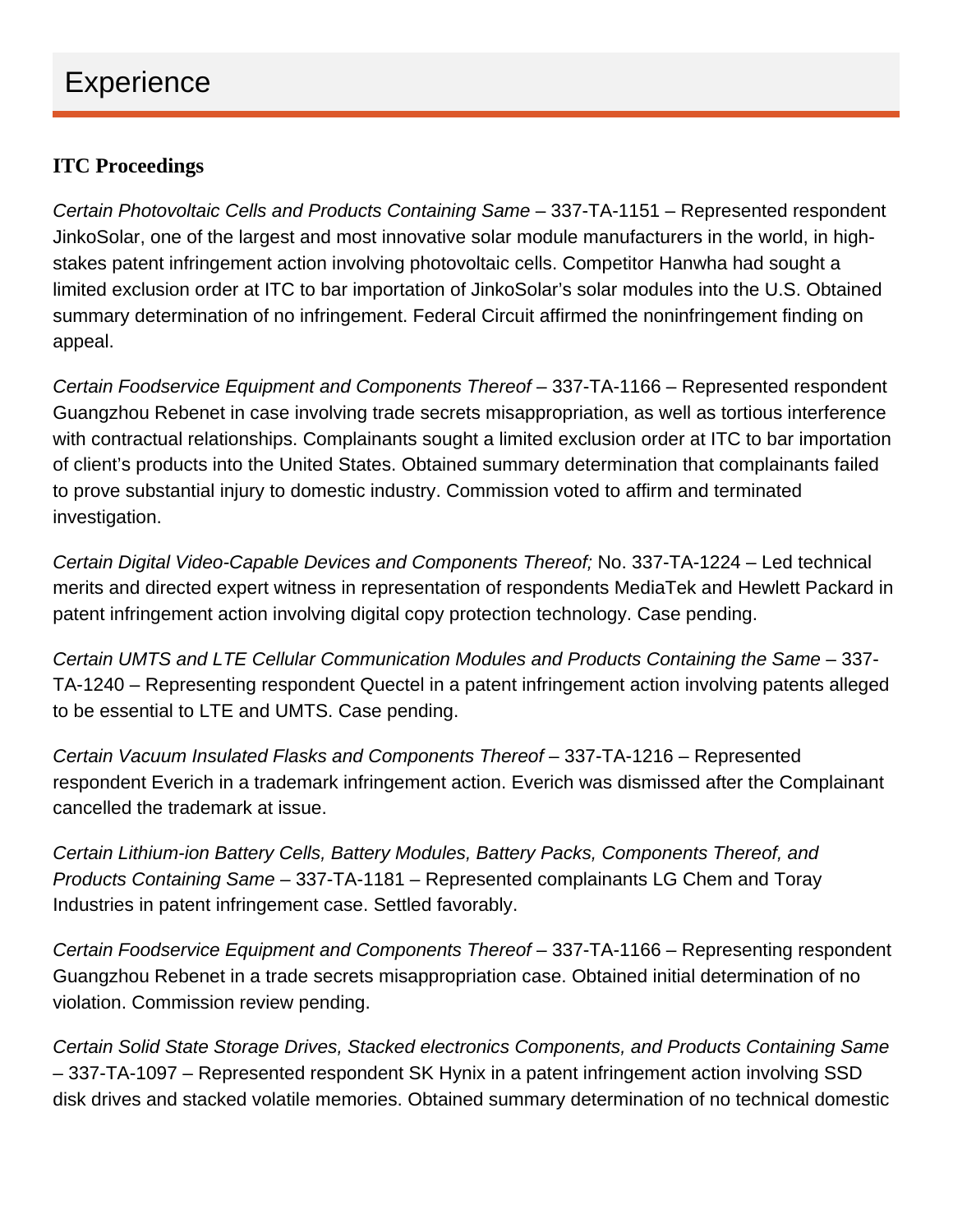industry. Settled favorably.

Certain Robotic Vacuum Cleaning Devices and Components Thereof Such as Spare Parts – 337-TA-1057 – Represented complainant iRobot in a patent infringement investigation relating to autonomous behavior and embedded systems. Obtained violation at the initial determination.

Certain Semiconductor Devices and Consumer Audiovisual Products Containing The Same – 337-TA-1047 – Represented respondents MediaTek and MStar in a patent infringement action involving video processing technology. Settled favorably.

Certain Graphics Processors, DDR Memory Controllers, and Products Containing the Same – 337-TA-1037 – Represented respondent MediaTek in a patent infringement action involving graphics processing and memory technologies. Settled favorably.

Certain Access Control Systems and Components Thereof – 337-TA-1016 – Represented complainant The Chamberlain Group, Inc. in a patent infringement action involving garage door opener systems. Obtained violation at the final determination.

Certain Automated Teller Machines, ATM Modules, Components Thereof, and Products Containing Same – 337-TA-972 – Represented respondent Nautilus Hyosung against Diebold in patent litigation concerning technology associated with ATMs. Obtained summary determination of noninfringement as to certain products and summary determination of invalidity as to certain claims.

Certain Network Devices, Related Software and Components Thereof I – 337-TA-944 – Represented respondent Arista Networks in patent infringement case involving networking technologies. Settled favorably.

Certain Non-Volatile Memory Chips and Products Containing the Same – 337-TA-916 – Represented respondents Macronix and Macronix's customers in a patent infringement action relating to nonvolatile memory technology. Settled favorably.

Certain Electronic Devices, Including Certain Wireless Communication Devices, Tablet Computers, Media Players, and Televisions, and Components Thereof – 337-TA-862 – Represented respondent Samsung against patent infringement claims brought by Ericsson involving patents declared essential to the 2G, 3G and 4G LTE mobile standards. Settled favorably.

#### **District Court Cases**

DivX, LLC v. MediaTek Inc. et al. (E.D. Tex.) – Representing MediaTek in a case involving breach of contract, trade secrets misappropriation, trademark infringement, and RICO claims.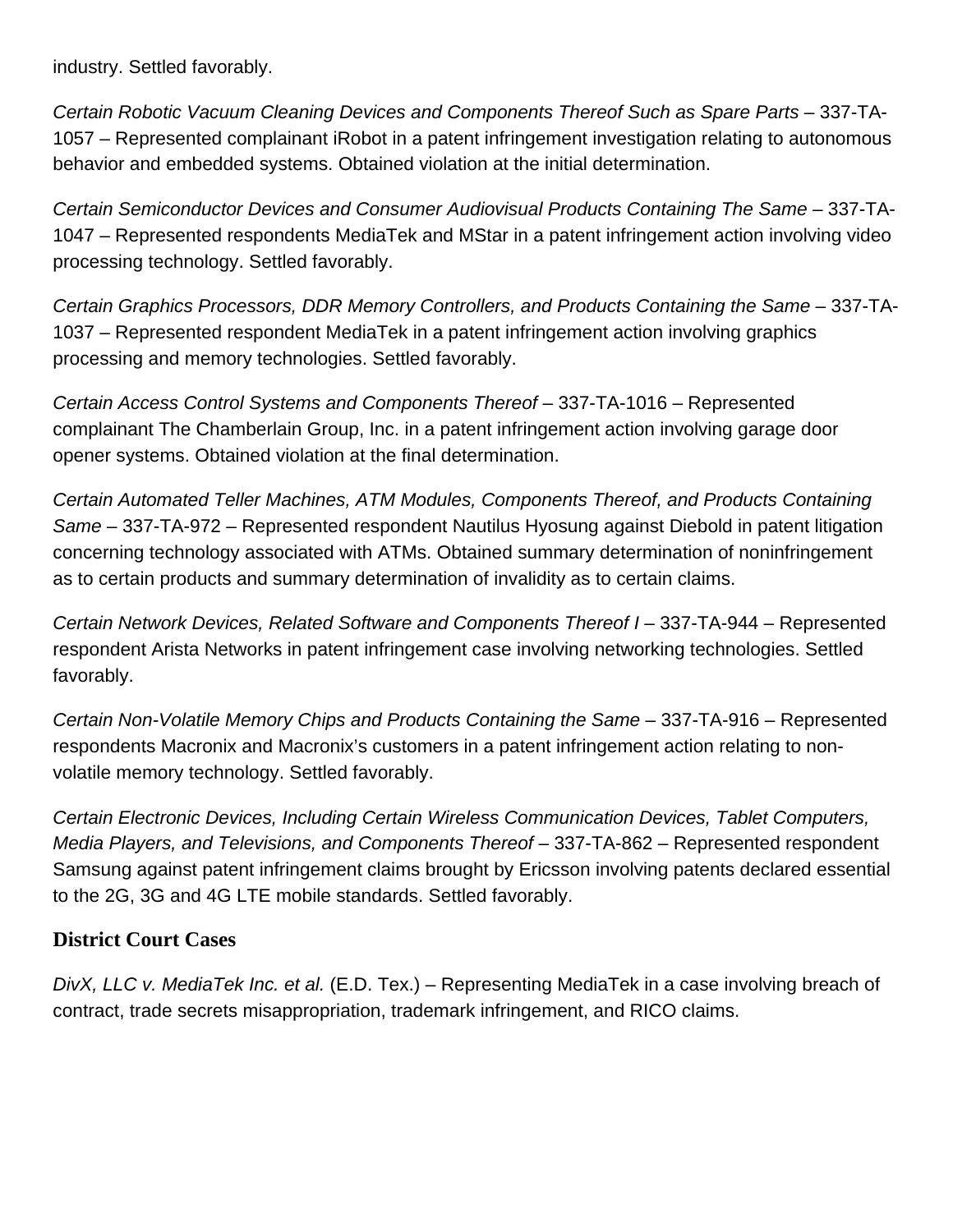Oyster Optics, LLC v. Infinera Corporation (E.D. Tex.) – Obtained case dispositive summary judgment on behalf of Infinera.

Wonderland Switzerland AG v. Dorel Juvenile Group, Inc. (C.D. Cal.) – Represented Wonderland in a patent infringement action involving baby products. Settled favorably.

Immersion Corporation v. Samsung Electronics America, Inc. et al. (E.D. Tex.) – Represented Samsung in a patent litigation action involving haptic feedback. Settled favorably.

Personalized Media Communications, LLC, v. TCL Corp. et al. (E.D. Tex.) – Represented TCL in a patent infringement action involving video and audio decoding technologies. Settled favorably.

SEVEN Networks, LLC v. Samsung Electronics Co., Ltd. et al. (E.D. Tex.) – Represented Samsung in a patent infringement action involving power management for mobile devices. Settled favorably.

Sharp Corporation v. Hisense Electric, Co. Ltd. et al. (S.D.N.Y.) – Represented Hisense in a patent litigation action involving digital televisions. Settled favorably.

Straight Path IP Group, Inc. v. Huawei Investment & Holding Co., Ltd. et al. (E.D. Tex.) – Represented Huawei in a patent infringement action involving telephony and VoIP technologies. Settled favorably.

Cambrian Science Corp. v. Cox Communications, Inc. et al. (C.D. Cal.) – Obtained summary judgment of noninfringement on behalf of defendants in a patent infringement action relating to optical networking technology. Also obtained a finding of exceptional case under 35 U.S.C. §285 and an award of attorneys' fees.

Monec Holding AG v. Motorola Mobility, Inc. et al. (D. Del.) – Defended Samsung in a patent infringement litigation relating to mobile communication devices. Settled favorably.

Walker Digital, LLC v. Expedia, Inc. (D. Del.) – Represented Expedia in multiple patent infringement actions related to online sales systems. Obtained dismissal for lack of standing.

Eolas Technologies LLC v. Adobe Systems Incorporated et al. (E.D. Tex.) – Represented Adobe in a patent trial relating to web browser and application technology. The case was tried to a jury verdict in February 2011 and the jury found Eolas' patents invalid.

Microsoft Corp. v. St. Clair Intellectual Property Consultants, Inc. (D. Del.) – Represented Microsoft in multi-patent declaratory judgment case involving power management technology. Favorable settlement following significant summary judgment wins.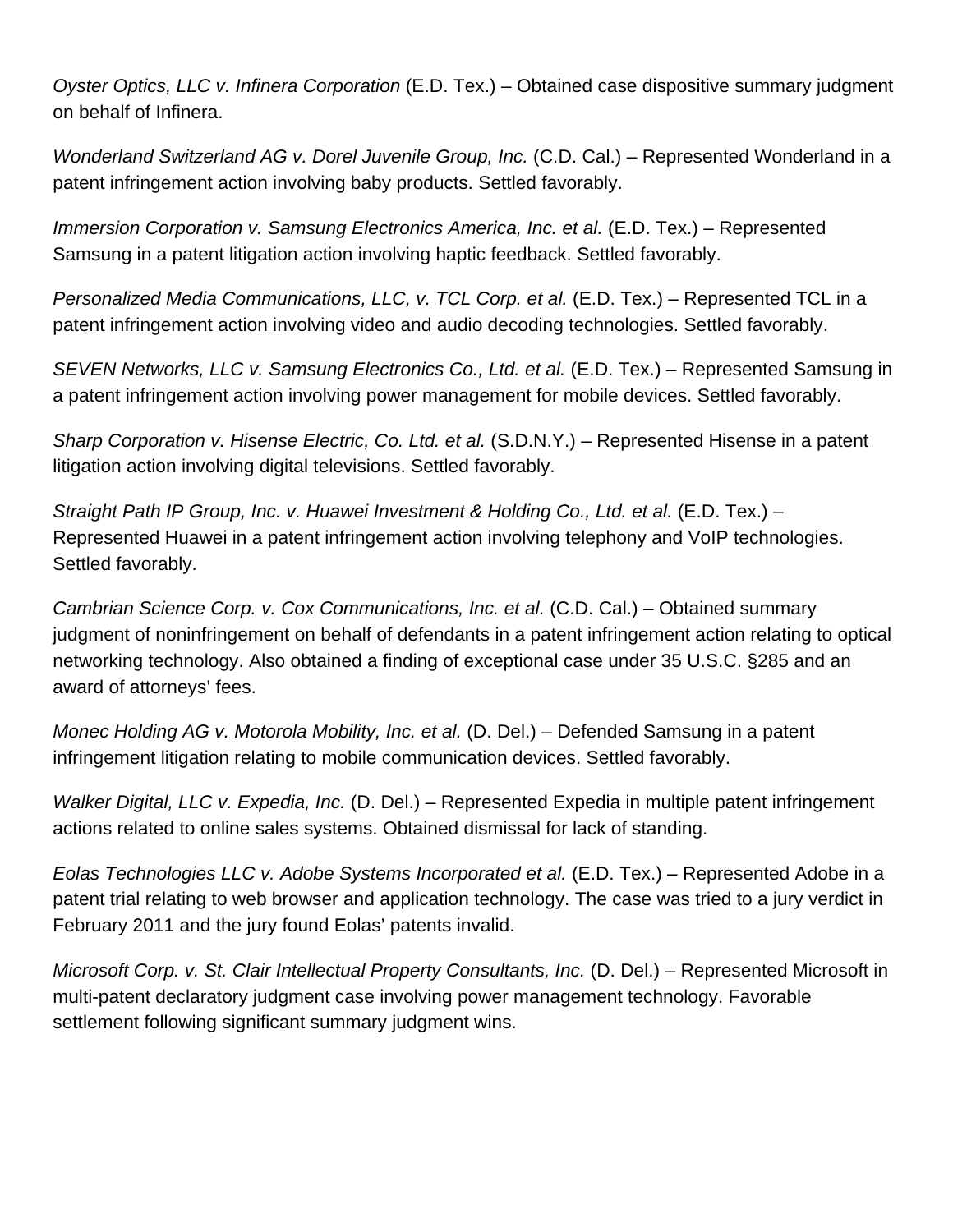SFA Systems, LLC v. 1-800-Flowers.com, Inc. (E.D. Tex.) – Representing Barnes & Noble and J&R Electronics in patent litigation involving electronic sales systems. Settled favorably.

Netcraft v. AT&T Mobility, LLC, et al. (D. Del.) – Represented plaintiff Netcraft in patent litigation involving Internet billing methods. Settled favorably.

Gannett Satellite Information Network, Inc. v. Office Media Network, Inc. (D. Del.) – Represented plaintiff Gannett on patents related to advertising display systems. Settled favorably after Markman victory.

Multimedia Patent Trust v. Microsoft Corp. (S.D. Cal.) – Represented Microsoft in a patent trial relating to video compression, graphical user interfaces, network monitoring, software customization, and other technologies. The case was tried to a jury verdict in June 2008 and the jury found no infringement of MPT's patent.

#### **Post-Grant Proceedings**

SK Hynix, Inc. v. BiTMICRO, LLC, IPR2018-01720, IPR2018-01545, IPR2018-01410, IPR2018- 01411 – Represented petitioner. Favorable settlement after institution.

LG Chem, Ltd. et al v. SK Innovation Co., Ltd., IPR2020-00657 – Represented petitioner. Favorable settlement after institution.

JinkoSolar Holding Co. Ltd. v. Hanwha Q CELLS & Advanced Materials Corporation, IPR2019-01145 – Represented petitioner. Favorable final written decision.

Nautilus Hyosung Inc. v. Diebold, Inc., CBM2016-00034 – Represented petitioner. Favorable final written decision.

Arista Networks, Inc. v. Cisco Systems, Inc., IPR2015-00978, IPR2016-00308 – Represented petitioner. Favorable final written decisions.

# Insights

#### **Speaking Engagements**

- . "Interplay of Patent and Trade Secrets," China Ministry of Commerce, Nanjing, China (June 2017)
- "Interplay of Patent and Trade Secrets," China Ministry of Commerce, Shenzhen, China (June